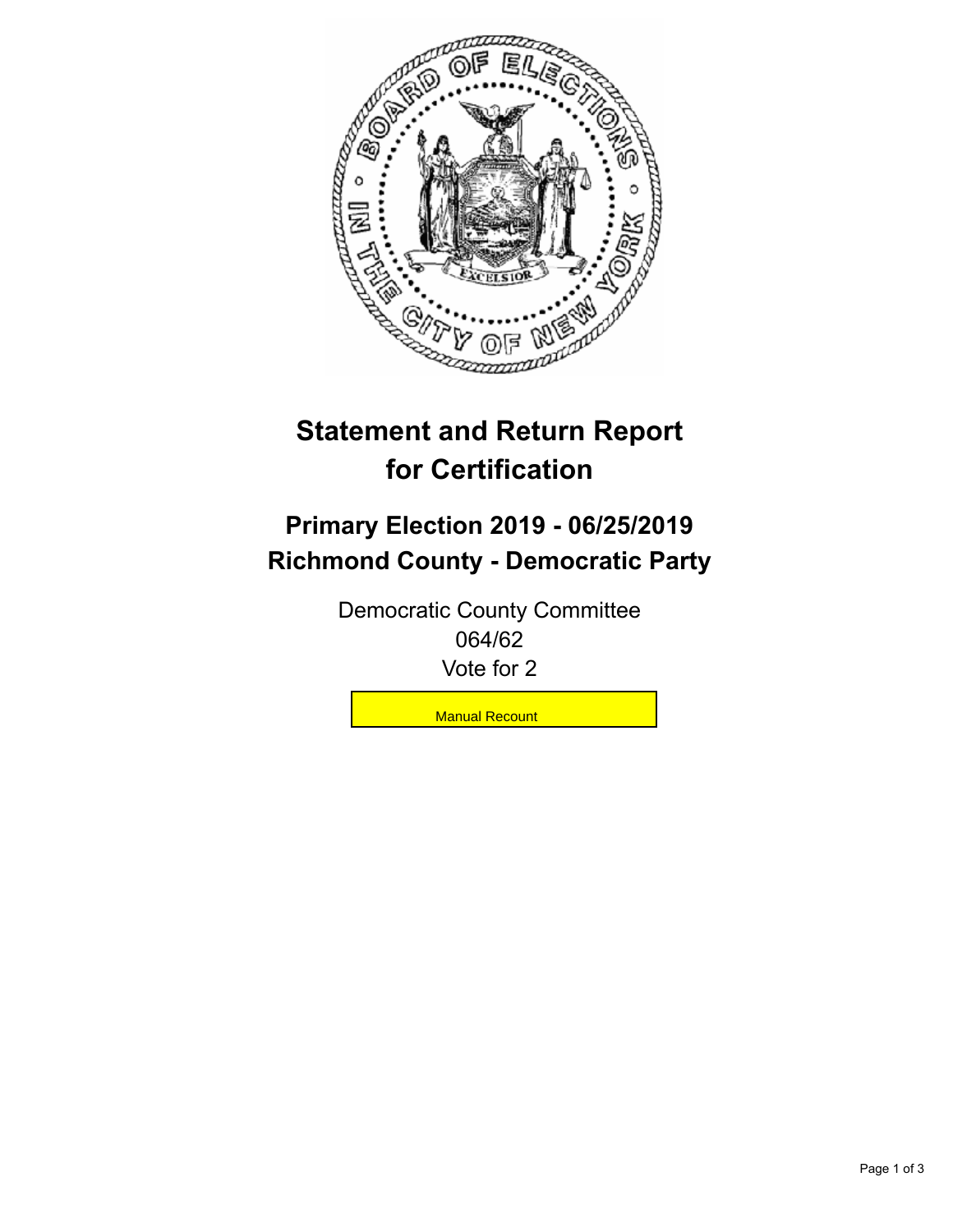

## **Assembly District 62**

| <b>PUBLIC COUNTER</b>                                    | 11 |
|----------------------------------------------------------|----|
| MANUALLY COUNTED EMERGENCY                               | 0  |
| ABSENTEE / MILITARY                                      |    |
| AFFIDAVIT                                                | 0  |
| <b>Total Ballots</b>                                     | 12 |
| Less - Inapplicable Federal/Special Presidential Ballots | 0  |
| <b>Total Applicable Ballots</b>                          | 12 |
| <b>TERESA R. NUCCIO</b>                                  | 5  |
| PAUL J. NUCCIO                                           | 7  |
| MARYBETH MELENDEZ                                        | 6  |
| DEIRDRE HADDAD (WRITE-IN)                                |    |
| UNCOUNTED WRITE-IN PER STATUTE (WRITE-IN)                |    |
| <b>Total Votes</b>                                       | 20 |
| Unrecorded                                               | 4  |